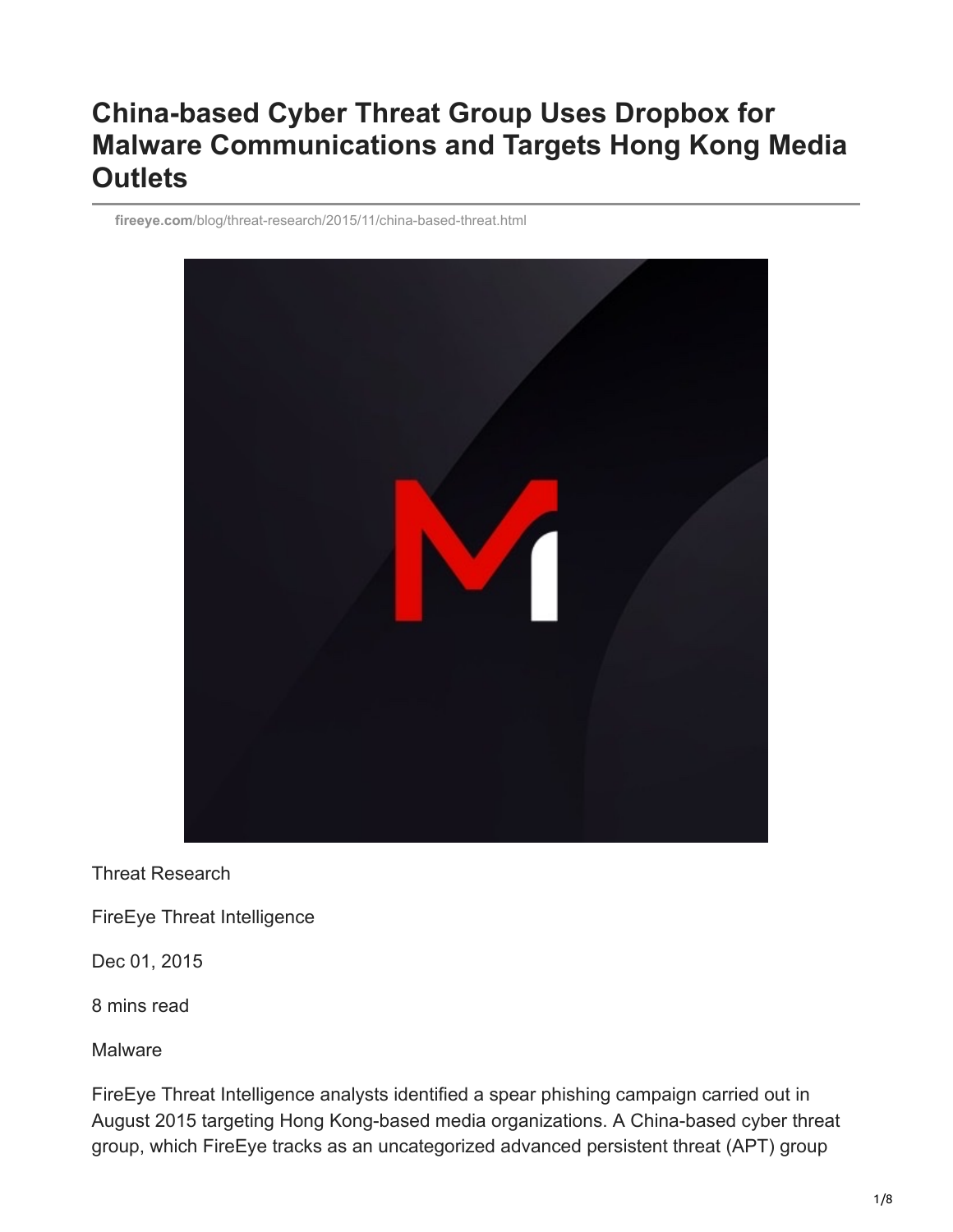and other researchers refer to as "admin@338," may have conducted the activity.[1] The email messages contained malicious documents with a malware payload called LOWBALL. LOWBALL abuses the Dropbox cloud storage service for command and control (CnC). We collaborated with Dropbox to investigate the threat, and our cooperation revealed what may be a second, similar operation. The attack is part of a trend where threat groups hide malicious activity by communicating with legitimate web services such as social networking and cloud storage sites to foil detection efforts.[2][3]

## **A Cyber Campaign Likely Intended to Monitor Hong Kong Media During a Period of Crisis**

The threat group has previously used newsworthy events as lures to deliver malware.[4] They have largely targeted organizations involved in financial, economic and trade policy, typically using publicly available RATs such as Poison Ivy, as well some non-public backdoors.[5]

The group started targeting Hong Kong media companies, probably in response to political and economic challenges in Hong Kong and China. The threat group's latest activity coincided with the announcement of criminal charges against democracy activists.[6] During the past 12 months, Chinese authorities have faced several challenges, including large-scale protests in Hong Kong in late 2014, the precipitous decline in the stock market in mid-2015, and the massive industrial explosion in Tianjin in August 2015. In Hong Kong, the prodemocracy movement persists, and the government recently denied a professor a post because of his links to a pro-democracy leader.[7]

Multiple China-based cyber threat groups have targeted international media organizations in the past. The targeting has often focused on Hong Kong-based media, particularly those that publish pro-democracy material. The media organizations targeted with the threat group's well-crafted Chinese language lure documents are precisely those whose networks Beijing would seek to monitor. Cyber threat groups' access to the media organization's networks could potentially provide the government advance warning on upcoming protests, information on pro-democracy group leaders, and insights needed to disrupt activity on the Internet, such as what occurred in mid-2014 when several websites were brought down in denial of service attacks.[8]

# **Threat Actors Use Spear Phishing Written in Traditional Chinese Script in Attempted Intrusions**

In August 2015, the threat actors sent spear phishing emails to a number of Hong Kongbased media organizations, including newspapers, radio, and television. The first email references the creation of a Christian civil society organization to coincide with the anniversary of the 2014 protests in Hong Kong known as the Umbrella Movement. The second email references a Hong Kong University alumni organization that fears votes in a referendum to appoint a Vice-Chancellor will be co-opted by pro-Beijing interests.[9]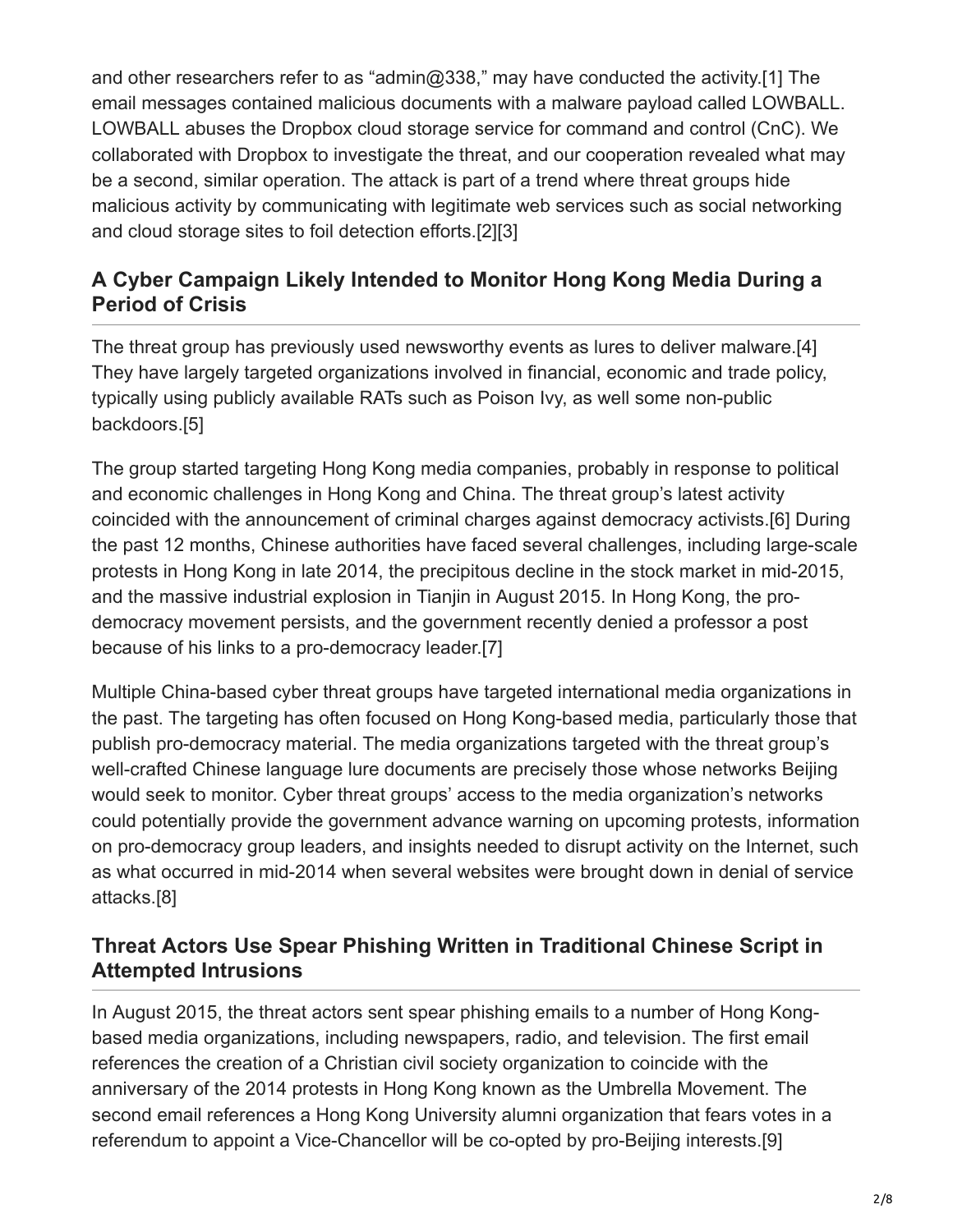**Figure 1: Lure screenshots** 

The group's previous activities against financial and policy organizations have largely focused on spear phishing emails written in English, destined for Western audiences. This campaign, however, is clearly designed for those who read the traditional Chinese script commonly used in Hong Kong.

#### **LOWBALL Malware Analysis**

The spear phishing emails contained three attachments in total, each of which exploited an older vulnerability in Microsoft Office (CVE-2012-0158):

MD5 Filename

b9208a5b0504cb2283b1144fc455eaaa 使命公民運動 我們的異象.doc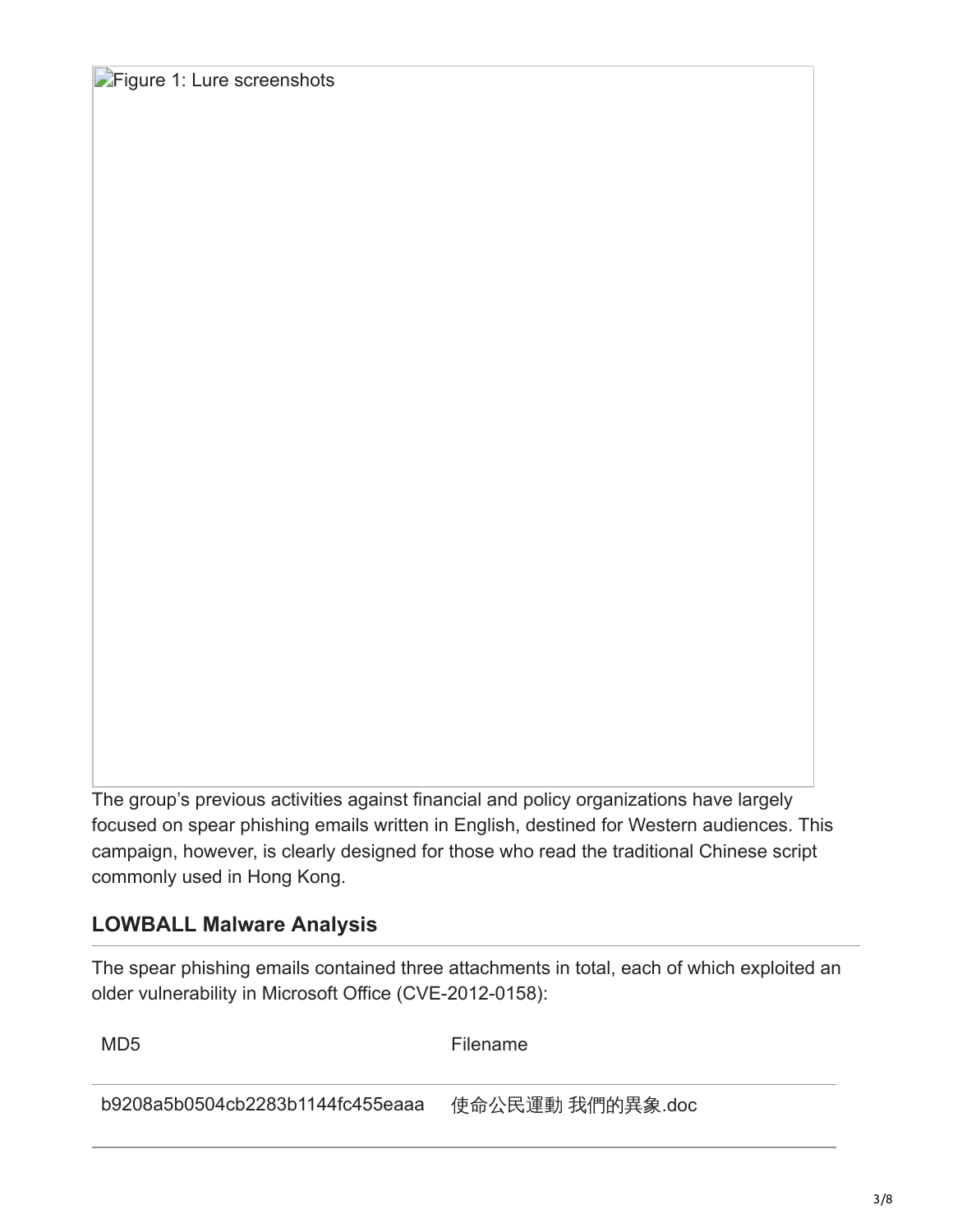ec19ed7cddf92984906325da59f75351 新聞稿及公佈.doc

6495b384748188188d09e9d5a0c401a4 (代發)[采訪通知]港大校友關注組遞信行動.doc

In all three cases, the payload was the same:

MD5 Filename

d76261ba3b624933a6ebb5dd73758db4 time.exe

This backdoor, known as LOWBALL, uses the legitimate Dropbox cloud-storage service to act as the CnC server. It uses the Dropbox API with a hardcoded bearer access token and has the ability to download, upload, and execute files. The communication occurs via HTTPS over port 443.

After execution, the malware will use the Dropbox API to make an HTTP GET request using HTTPS over TCP port 443 for the files:

| MD <sub>5</sub>                           | Filename     |
|-------------------------------------------|--------------|
| d76261ba3b624933a6ebb5dd73758db4 WmiApCom |              |
| 79b68cdd0044edd4fbf8067b22878644          | WmiApCom.bat |

The "WmiApCom.bat" file is simply used to start "WmiApCom", which happens to be the exact same file as the one dropped by the malicious Word documents. However, this is most likely meant to be a mechanism to update the compromised host with a new version of the LOWBALL malware.

The threat group monitors its Dropbox account for responses from compromised computers. Once the LOWBALL malware calls back to the Dropbox account, the attackers will create a file called "[COMPUTER\_NAME]\_upload.bat" which contains commands to be executed on the compromised computer. This batch file is then executed on the target computer, with the results uploaded to the attackers' Dropbox account in a file named "[COMPUTER\_NAME]\_download".

We observed the threat group issue the following commands: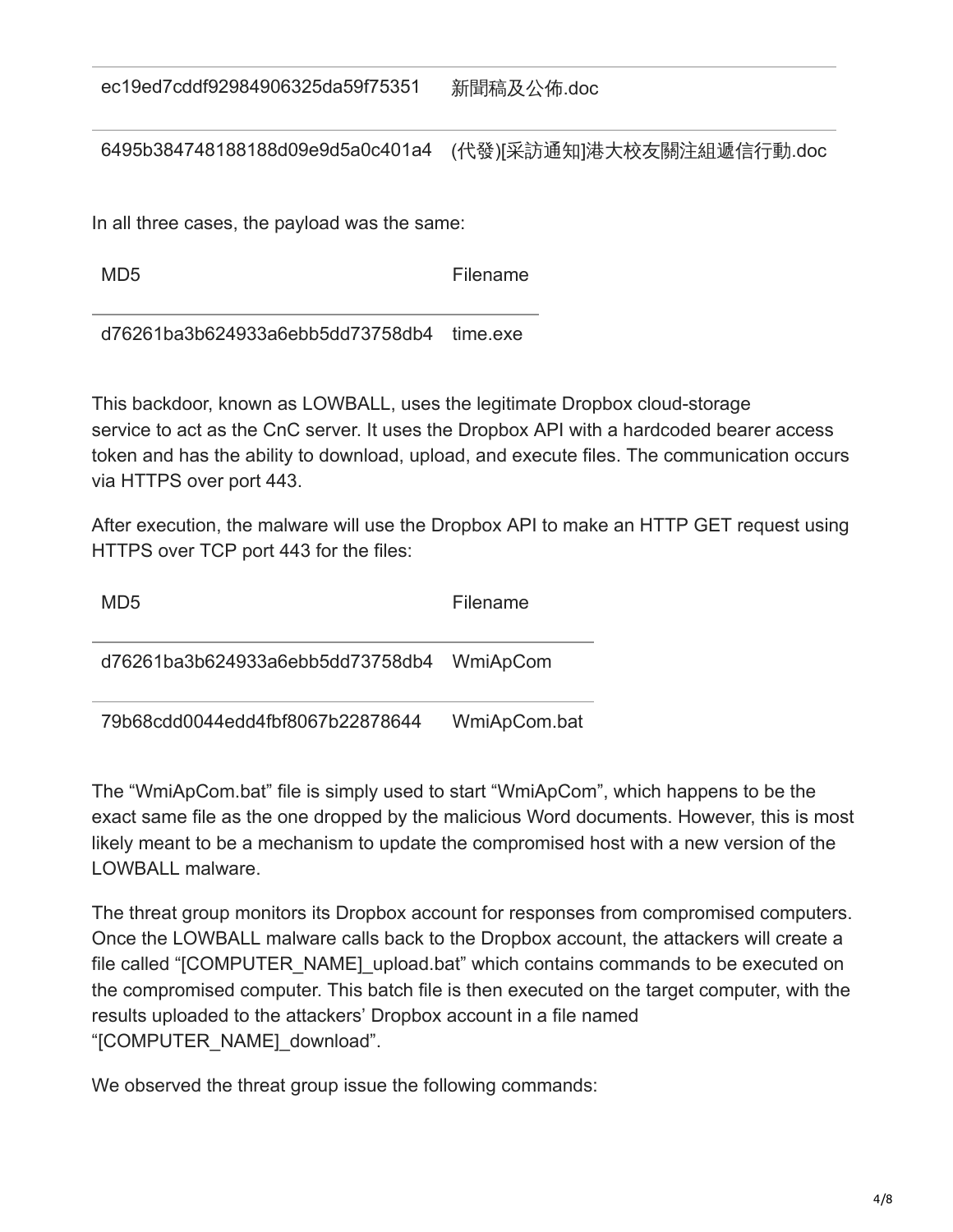@echo off

dir c:\ >> %temp%\download

ipconfig /all >> %temp%\download

net user >> %temp%\download

net user /domain >> %temp%\download

ver >> %temp%\download

del %0

@echo off

dir "c:\Documents and Settings" >> %temp%\download

dir "c:\Program Files\

" >> %temp%\download

net start >> %temp%\download

net localgroup administrator >> %temp%\download

netstat -ano >> %temp%\download

These commands allow the threat group to gain information about the compromised computer and the network to which it belongs. Using this information, they can decide to explore further or instruct the compromised computer to download additional malware.

We observed the threat group upload a second stage malware, known as BUBBLEWRAP (also known as Backdoor.APT.FakeWinHTTPHelper) to their Dropbox account along with the following command:

@echo off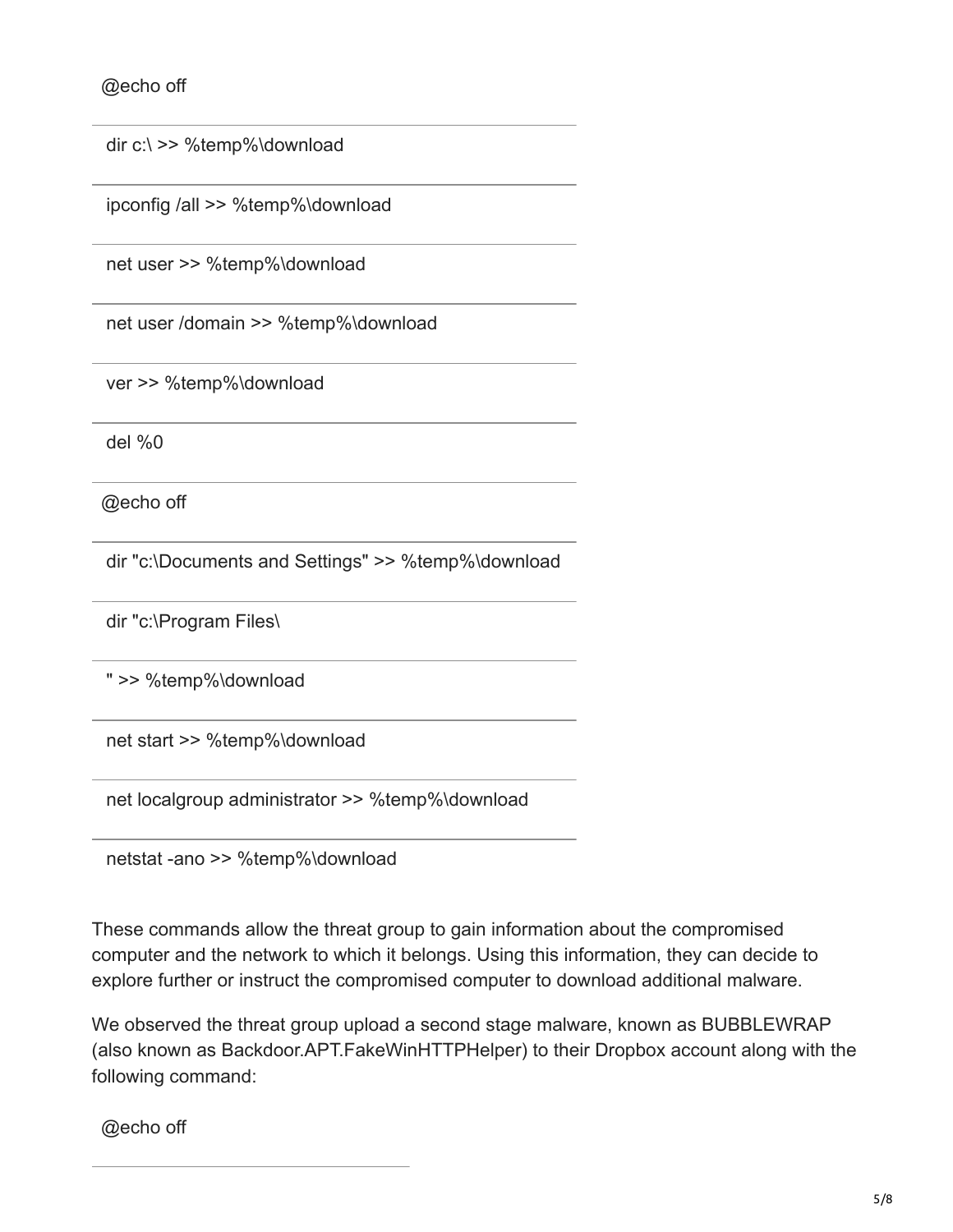ren "%temp%\upload" audiodg.exe

start %temp%\audiodg.exe

dir d:\ >> %temp%\download

systeminfo >> %temp%\download

del %0

We have previously observed the admin@338 group use BUBBLEWRAP. This particular sample connected to the CnC domain accounts.serveftp[.]com, which resolved to an IP address previously used by the threat group, although the IP had not been used for some time prior to this most recent activity:

MD5

0beb957923df2c885d29a9c1743dd94b accounts.serveftp.com 59.188.0.197

BUBBLEWRAP is a full-featured backdoor that is set to run when the system boots, and can communicate using HTTP, HTTPS, or a SOCKS proxy. This backdoor collects system information, including the operating system version and hostname, and includes functionality to check, upload, and register plugins that can further enhance its capabilities.

# **A Second Operation**

FireEye works closely with security researchers and industry partners to mitigate cyber threats, and we collaborated with Dropbox to respond to this activity. The Dropbox security team was able to identify this abuse and put countermeasures in place.

Our cooperation uncovered what appears to be a second, ongoing operation, though we lack sufficient evidence to verify if admin@338 is behind it. The attack lifecycle followed the same pattern, though some of the filenames were different, which indicates that there may be multiple versions of the malware. In addition, while the operation targeting Hong Kong-based media involved a smaller number of targets and a limited duration, we suspect this second operation involves up to 50 targets. At this time, we are unable to identify the victims.

In this case, after the payload is delivered via an exploit the threat actor places files (named upload.bat, upload.rar, and period.txt, download.txt or silent.txt) in a directory on a Dropbox account. The malware beacons to this directory using the hardcoded API token and attempts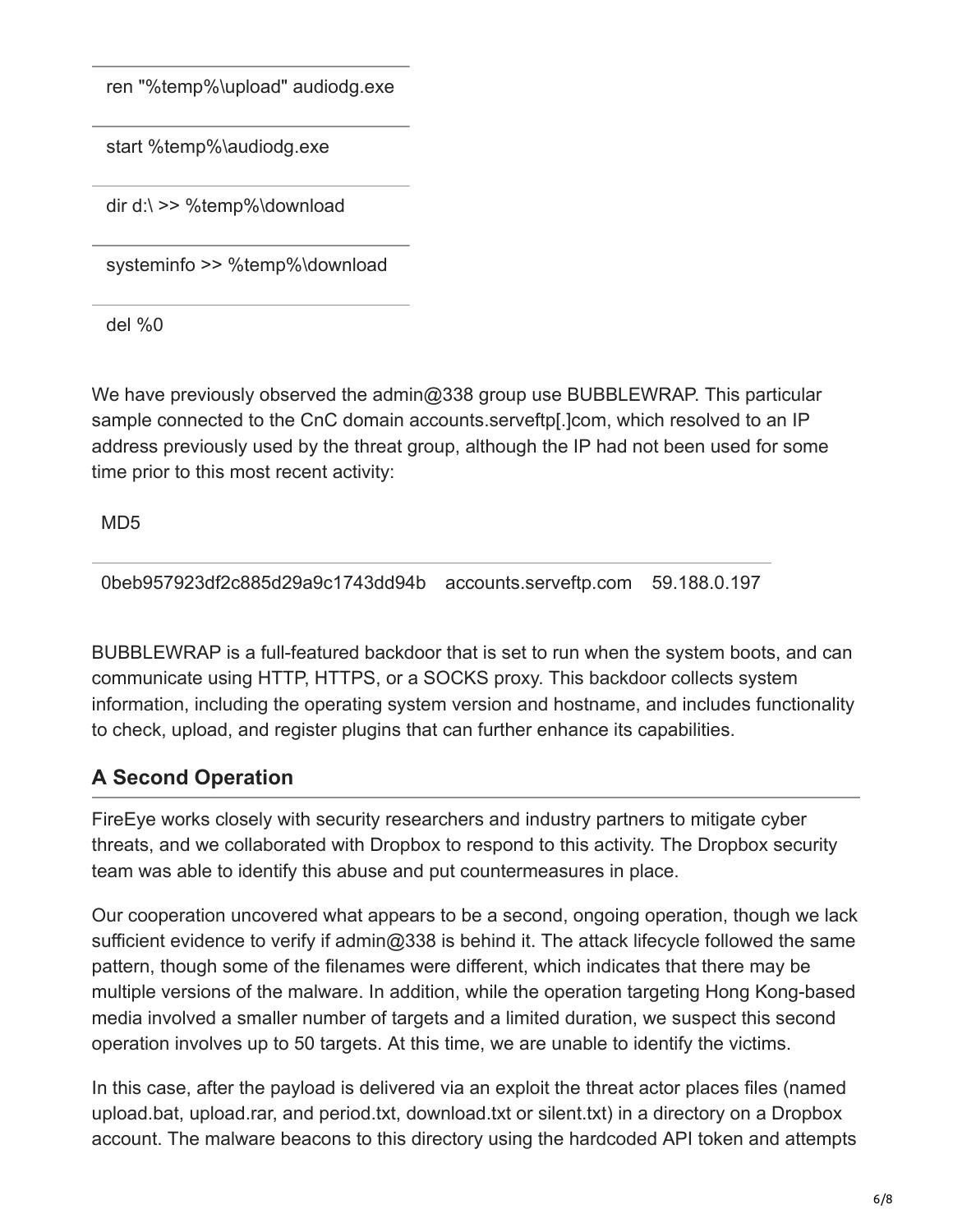to download these files (which are deleted from the Dropbox account after the download):

- upload.bat, a batch script that the compromised machine will execute
- upload.rar, a RAR archive that contains at least two files: a batch script to execute, and often an executable (sometimes named rar.exe) which the batch script will run and almost always uploads the results of download.rar to the cloud storage account
- silent.txt and period.txt, small files sizes of 0-4 bytes that dictate the frequency to check in with the CnC

The threat actor will then download the results and then delete the files from the cloud storage account.

#### **Conclusion**

LOWBALL is an example of malware that abuses cloud storage services to mask its activity from network defenders. The LOWBALL first stage malware allows the group to collect information from victims and then deliver the BUBBLEWRAP second stage malware to their victims after verifying that they are indeed interesting targets.

*A version of this article appeared first on the [FireEye Intelligence Center](https://www.fireeye.com/content/dam/fireeye-www/products/pdfs/pf/intel/ds-fireeye-intelligence-center.pdf). The FireEye Intelligence Center provides access to strategic intelligence, analysis tools, intelligence sharing capabilities, and institutional knowledge based on over 10 years of FireEye and Mandiant experience detecting, responding to and tracking advanced threats. FireEye uses a proprietary intelligence database, along with the expertise of our Threat Intelligence Analysts, to power the Intelligence Center.*

[1] FireEye currently tracks this activity as an "uncategorized" group, a cluster of related threat activity about which we lack information to classify with an advanced persistent threat number.

[2] FireEye. Hiding in Plain Sight: FireEye and Microsoft Expose Obfuscation Tactic. [https://www2.fireeye.com/rs/fireye/images/APT17\\_Report.pdf](https://www.fireeye.com/resources/apt17-hiding-in-plain-sight-fireeye-and-microsoft-expose-obfuscation-tactic)

### [3] FireEye. [HAMMERTOSS: Stealthy Tactics Define a Russian Cyber Threat Group](https://www.fireeye.com/resources/hammertoss-stealthy-tactics-define-a-russian-cyber-threat-group).

[4] Moran, Ned and Alex Lanstein. FireEye. "Spear Phishing the News Cycle: APT Actors Leverage Interest in the Disappearance of Malaysian Flight MH 370." 25 March 2014. https://www.fireeye.com/blog/threat-research/2014/03/spear-phishing-the-news-cycle-aptactors-leverage-interest-in-the-disappearance-of-malaysian-flight-mh-370.html.

[\[5\] Moran, Ned and Thoufique Haq. FireEye. "Know Your Enemy: Tracking a Rapidly](https://www.fireeye.com/blog/threat-research/2013/10/know-your-enemy-tracking-a-rapidly-evolving-apt-actor.html) [Evolving APT Actor." 31 October 2013. FireEye. Poison Ivy: Assessing Damage and](https://www.fireeye.com/resources/poison-ivy-assessing-damage-and-extracting-intelligence) Extracting Intelligence